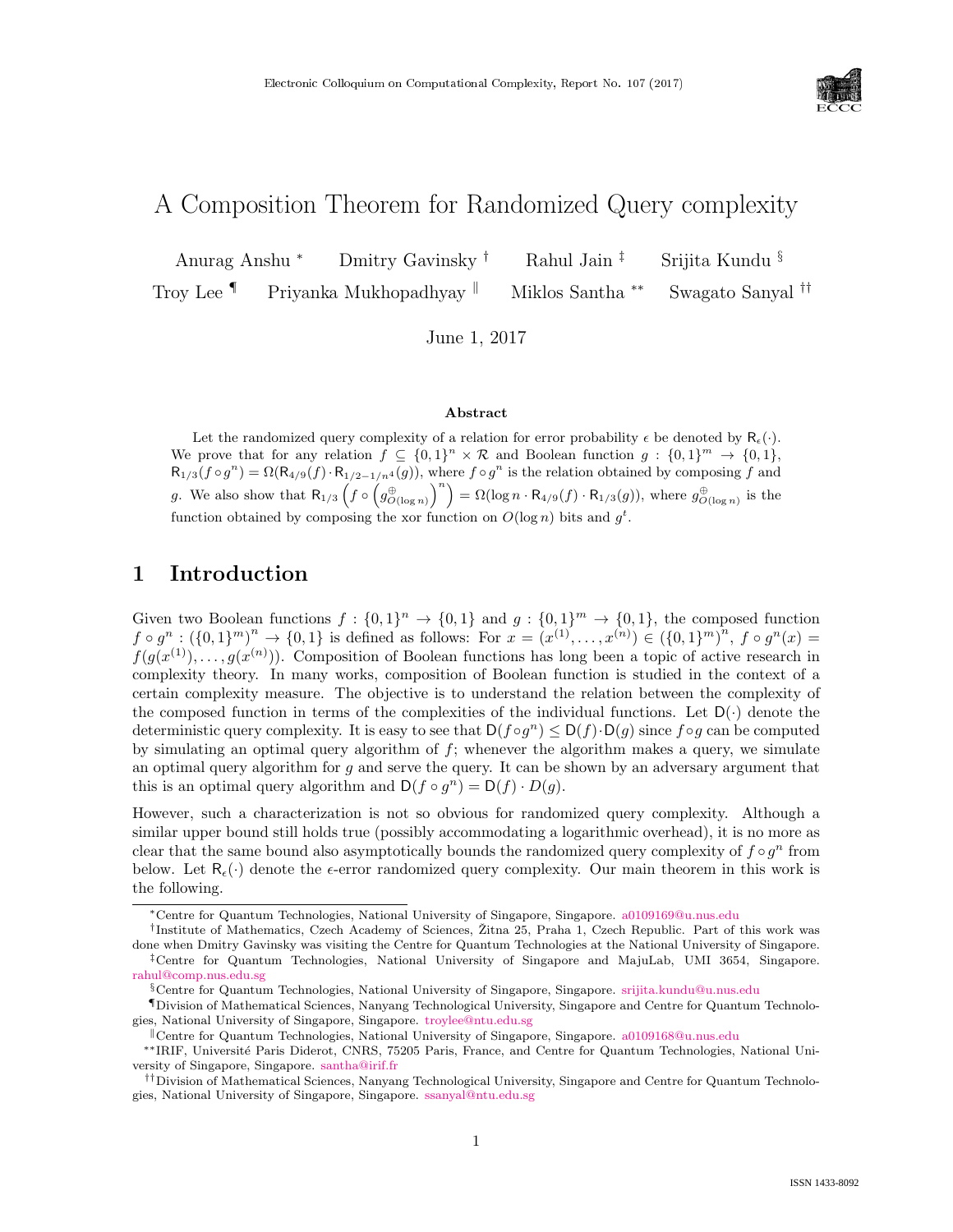<span id="page-1-0"></span>**Theorem 1** (Main Theorem). For any relation  $f \subseteq \{0,1\}^n \times \mathcal{R}$  and Boolean function  $g : \{0,1\}^m \to$  $\{0,1\},\$ 

$$
R_{1/3}(f \circ g^n) = \Omega(R_{4/9}(f) \cdot R_{1/2 - 1/n^4}(g)).
$$

This implies that if g is a function that is hard to compute with an error  $1/2-1/n^4$ , the function  $f \circ g$ is hard to compute with error 1/3.

In the special case where f is a Boolean function, Theorem [1](#page-1-0) implies that  $R_{1/3}(f \circ g^n) = \Omega(R_{1/3}(f) \cdot$  $R_{1/2-1/n^4}(g)$ , since the success probability of query algorithms for Boolean functions can be boosted from 5/9 to 2/3 by constantly many independent repetitions followed by taking a majority of the different outputs.

Composition theorem for randomized query complexity has been an area of active research in the past. Göös and Jayram  $[6]$  showed a composition theorem for a constrained version of conical juntas degree, which is a lower bound on randomized query complexity. Composition theorem for approximate degree (which also lower bounds randomized query complexity) for the special case of TRIBES function has seen a long line of research culminating in independent works of Sherstov [\[12\]](#page--1-1) and Bun and Thaler [\[3\]](#page--1-2) who settle the question by proving optimal bounds.

Composition theorem has been studied and shown in the context of communication and query complexities by the works of Göös, Pitassi and Watson  $[7, 8]$  $[7, 8]$  $[7, 8]$ , Chattopadhyay et al.  $[4]$  when the function  $g$  is the indexing function or the inner product function with large enough arity. The work of Hatami, Hosseini and Lovett [\[9\]](#page--1-6) proves a composition theorem in the context of communication and parity query complexites when the function g is the two-bit xor function. Ben-David and Kothari  $[1]$  proved a composition theorem for the sabotage complexity of Boolean function, a novel complexity measure defined in the same work that the authors prove to give quadratically tight bound on the randomized query complexity.

Composition theorems have also been successfully used in the past in constructing separating examples for various complexity measures, and bounding one complexity measure in terms of another. Kulkarni and Tal [\[10\]](#page--1-7) proved an upper bound on fractional block sensitivity in terms of degree by analyzing the behavior of fractional block sensitivity under function composition. Separation between block sensitivity and degree was obtained by composing Kushilevitz's icosadedron function repeatedly with itself (see [\[2\]](#page-9-1)). Separation between parity decision tree complexity and Fourier sparsity has been obtained by O'Donnell et al. by studying the behavior of parity kill number under function composition [\[11\]](#page--1-8).

#### <span id="page-1-1"></span>1.1 Our techniques

In this section, we give a high level overview of our proof of Theorem [1.](#page-1-0) Let  $\delta = \frac{1}{n^4}$  and  $\epsilon = 1/2 - \delta$ . Let  $\mu$  be the distribution over the domain  $\{0,1\}^m$  of g for which  $\mathsf{R}_{\epsilon}(g)$  is achieved, i.e.,  $\mathsf{R}_{\epsilon}(g) = \mathsf{D}_{\epsilon}^{\mu}(g)$ . (see Fact [1\)](#page-3-0)

We show that for every probability distribution  $\lambda$  over the domain  $\{0,1\}^n$  of f, there exists a deterministic query algorithm A with worst case query complexity at most  $R_{1/3}(f \circ g)/R_{\epsilon}(g)$ , such that  $\Pr_{z \sim \lambda}[(z, \mathcal{A}(z)) \in f] \ge 5/9$ . By the minimax principle (Fact [1\)](#page-3-0) this will prove Theorem [1.](#page-1-0)

Now we define a probability distribution  $\gamma$  over  $({0,1})^m$ . To define  $\gamma$ , we begin by defining a family of distributions  $\{\gamma^z : z \in \{0,1\}^n\}$  over  $(\{0,1\}^m)^n$ . For a fixed  $z \in \{0,1\}^n$ , we define  $\gamma^z$  by giving a sampling procedure:

- 1. For each  $i = 1, ..., n$ , sample  $x^{(i)} = (x_1^{(i)}, ..., x_m^{(i)})$  from  $\{0, 1\}^m$  independently according to  $\mu_{z_i}$ .
- 2. Return  $x = (x^{(1)}, \ldots, x^{(n)})$ .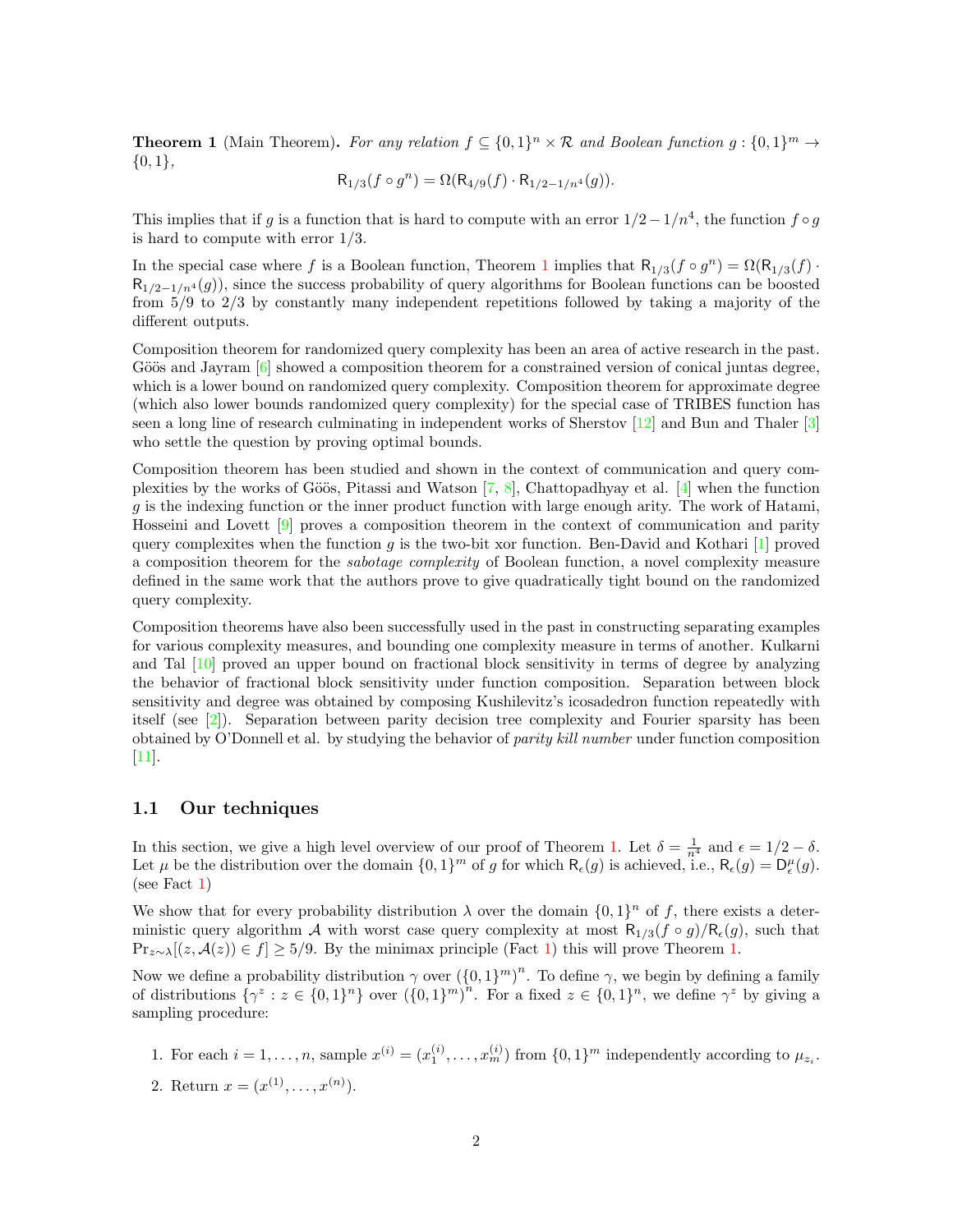Thus for  $z = (z_1, \ldots, z_n) \in \{0, 1\}^n$  and  $x = (x^{(1)}, \ldots, x^{(n)}) \in (\{0, 1\}^m)^n$ ,  $\gamma^z(x) = \prod_{i=1}^n \mu_{z_i}(x^{(i)})$ . Note that  $\gamma^z$  is supported only on strings x for each  $r \in \mathcal{R}$ ,  $(x, r) \in f \circ g^n$  if and only if  $(z, r) \in f$ .

Having defined the distributions  $\gamma^z$ , we define the distribution  $\gamma$  by giving a sampling procedure:

- 1. Sample a  $z = (z_1, \ldots, z_n)$  from  $\{0, 1\}^n$  according to  $\lambda$ .
- 2. Sample an  $x = (x^{(1)}, \ldots, x^{(n)})$  from  $({0,1}^m)^n$  according to  $\gamma^z$ .

By minmax principle (Fact [1\)](#page-3-0), there is a deterministic query algorithm  $\beta$  of worst case complexity at most  $\mathsf{R}_{1/3}(f \circ g)$  such that  $\Pr_{x \sim \gamma}[(x, \mathcal{B}(x)) \in f \circ g] \geq 2/3$ . We will use B to construct a randomized query algorithm  $A'$  for f with the desired properties. A deterministic query algorithm  $A$  for f with required performance guarantees can then be obtained by appropriately fixing the randomness of B.

See Algorithm [1](#page-6-0) for a formal description of A'. Given an input  $z = (z_1, \ldots, z_n)$ , A' simulates B. Recall that an input to B is an nm bit long string  $(x_j^{(i)})_{\substack{i=1,...,n\\j=1,...,m}}$ . Whenever B asks for (queries) an input bit  $x_j^{(i)}$ , a response bit is appropriately generated and passed to  $\mathcal{B}$ . To generate a response to a query by  $\beta$ , a bit in z may be queried; such queries will contribute to the query complexity of  $\mathcal{A}'$ . The queries are addressed as follows. Let the simulation of  $\mathcal{B}$  request bit  $x_j^{(i)}$ .

- If less than  $D_{\epsilon}^{\mu}(g)$  queries have been made into  $x^{(i)}$  (including the current query) then a bit b is sampled from the marginal distribution of  $x_j^{(i)}$  according to  $\mu$ , conditioned on the responses to the past queries.  $b$  is passed to the simulation of  $\beta$ .
- If at least  $D_{\epsilon}^{\mu}(g)$  queries have been made into  $x^{(i)}$  (including the current query) then first the input bit  $z_i$  is queried; then a bit b is sampled from the marginal distribution of  $x_j^{(i)}$  according to  $\mu_{z_i}$ , conditioned on the responses to the past queries. b is passed to the simulation of  $\mathcal{B}$ .

The simulation of B continues until B terminates in a leaf. Then  $\mathcal{A}'$  also terminates and outputs the label of the leaf.

We use Claims [3](#page-4-0) and [4](#page-5-0) to prove that for a fixed  $z \in \{0,1\}^n$ , the probability distribution induced by  $\mathcal{A}'$ on the leaves of  $\beta$  is statistically close to the probability distribution induced by  $\beta$  on its leaves for a random input from  $\gamma^z$ . Averaging over different z's, the correctness of A' follows from the correctness of B.

# 2 Preliminaries

In this section, we define some basic concepts, and set up our notations. We begin with defining the 2-sided error randomized and distributional query complexity measures of relations.

**Definition 1** (2-sided Error Randomized Query Complexity). Let R be any set. Let  $f \subseteq \{0,1\}^n \times \mathcal{R}$ be any relation and  $\epsilon \in [0, 1/2)$ . The 2-sided error randomized query complexity  $R_{\epsilon}(f)$  is the minimum number of queries made in the worst case by a randomized query algorithm  $A$  (the worst case is over inputs and the internal randomness of the algorithm) that on each input x satisfies  $Pr[(x, \mathcal{A}(x)) \in$  $f$ |  $\geq 1 - \epsilon$ .

**Definition 2** (Distributional Query Complexity). Let  $f \subseteq \{0,1\}^n \times \mathcal{R}$  be any relation,  $b \in \{0,1\}$ ,  $\mu$  a distribution on the domain  $\{0,1\}^n$  of f, and  $\epsilon \in [0,1/2)$ . The distributional query complexity  $D_{\epsilon}^{\mu}(f)$  is the minimum number of queries made in the worst case (over inputs) by a deterministic query algorithm A for which  $Pr_{x \sim \mu}[(x, \mathcal{A}(x)) \in f] \geq 1 - \epsilon$ .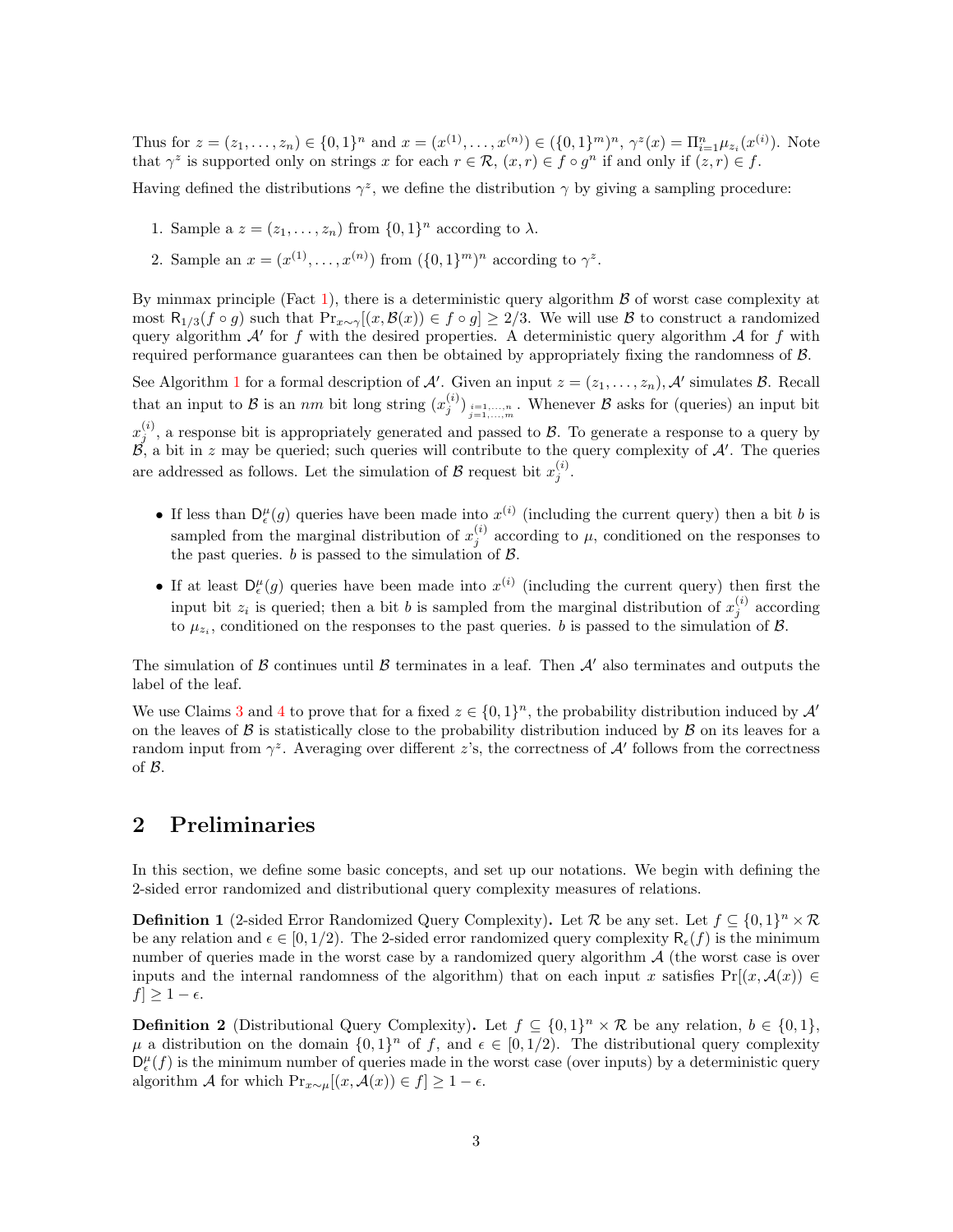In particular, if f is a function and  $\mathcal A$  is a randomized or distributional query algorithm computing f with error  $\epsilon$ , then  $\Pr_{x \sim \mu}[f(x) = \mathcal{A}(x)] \ge 1 - \epsilon$ .

The following theorem is Von Neumann's minimax principle stated for decision trees.

<span id="page-3-0"></span>**Fact 1** (minimax principle). For any integer k, set S, and relation  $h \subseteq \{0,1\}^k \times S$ ,

$$
R_{\epsilon}(h) = \max_{\mu} \mathsf{D}_{\epsilon}^{\mu}(h).
$$

Let  $g: \{0,1\}^m \to \{0,1\}$  be a Boolean function. Let  $\mu$  be a probability distribution on  $\{0,1\}^m$  which intersects non-trivially both with  $g^{-1}(0)$  and with  $g^{-1}(1)$ . For each  $z \in \{0,1\}$ , let  $\mu_z$  be the distribution obtained by restricting  $\mu$  to  $g^{-1}(z)$ . In other words,

$$
\mu_z(x) = \begin{cases} 0 & \text{if } g(x) \neq z \\ \frac{\mu(x)}{\sum_{y:g(y)=z} \mu(y)} & \text{if } g(x) = z \end{cases}
$$

Notice that  $\mu_0$  and  $\mu_1$  are defined with respect to some Boolean function g, which will always be clear from the context.

For a positive integer m,  $\mathcal{H}_m$  will stand for the m-dimensional Boolean hypercube  $\{0,1\}^m$ .

**Definition 3** (Subcube, co-dimension). A subset C of  $\mathcal{H}_m$  is called a subcube if there exists a set  $S \subseteq \{1, \ldots, m\}$  of indices and assignment function  $A : S \to \{0, 1\}$  such that  $C = \{x \in \mathcal{H}_m : \forall i \in \mathcal{H}_m\}$  $S, x_i = A(i)$ . The codimension codim(C) of C is defined to be |S|.

Let  $\mathcal{C} \subseteq \mathcal{H}_m$  be a subcube and  $\mu$  be a probability distribution on  $\mathcal{H}_m$ . We will often abuse notation and use C to denote the event that a random string x belongs to the subcube C. The probability  $\Pr_{x\sim\mu}[x \in C]$  will often be denoted by  $\Pr_{\mu}[C]$ , and for two subcubes  $C_1$  and  $C_2$ , the conditional probability  $Pr_{x\sim\mu}[x \in C_2 \mid x \in C_1]$  will be denoted by  $Pr_{\mu}[C_2 \mid C_1]$ .

**Definition 4** (Bias of a subcube). Let  $g: \{0,1\}^m \to \{0,1\}$  be a Boolean function. Let  $\mu$  be a probability distribution over  $\{0,1\}^m$ . Let  $\mathcal{C} \subseteq \{0,1\}^m$  be a subcube such that  $\Pr_{x \sim \mu}[x \in \mathcal{C}] > 0$ . The bias of C with respect to  $\mu$ , bias<sup> $\mu$ </sup>(C) is defined to be:

bias<sup>*µ*</sup>(
$$
C
$$
) =  $|\Pr[g(x) = 0 | x \in C] - \Pr[g(x) = 1 | x \in C]|$ .

A Boolean function q is implicit in the definition of bias, which will always be clear from the context.

<span id="page-3-1"></span>**Proposition 2.** Let  $g: \{0,1\}^m \to \{0,1\}$  be a Boolean functions, and  $D_{\epsilon}^{\mu}(g) > 0$ . Then,

$$
\min_{b \in \{0,1\}} \{ \Pr_{x \sim \mu}[g(x) = b] \} > \epsilon.
$$

In particular,  $bias^{\mu}(\mathcal{H}_{m}) < 1 - 2\epsilon$ .

*Proof.* Towards a contradiction, assume that  $\min_{b \in \{0,1\}} \{Pr_{x \sim \mu}[g(x) = b]\} \leq \epsilon$ . Then, the algorithm that outputs  $\arg \max_{b \in \{0,1\}} \{Pr_{x \sim \mu}[g(x) = b]\}$  makes 0 query and is correct with probability at least 1 −  $\epsilon$ . This contradicts the hypothesis that  $D_{\epsilon}^{\mu} > 0$ .  $\Box$ 

Now we define composition of two relations.

**Definition 5** (Composition of relations). Let  $f \subseteq \{0,1\}^n \times \mathcal{R}$  and  $g \subseteq \{0,1\}^m \times \{0,1\}$  be two relations. The composed relation  $f \circ g^n \subseteq (\{0,1\}^m)^n \times \mathcal{R}$  is defined as follows: For  $x = (x^{(1)}, \ldots, x^{(n)}) \in$  $(\{0,1\}^m)^n$  and  $r \in \mathcal{R}, (x,r) \in f \circ g^n$  if and only if there exists  $b = (b^{(1)}, \ldots, b^{(n)}) \in \{0,1\}^n$  such that for each  $i = 1, ..., n, (x^{(i)}, b^{(i)}) \in g$  and  $(b, r) \in f$ .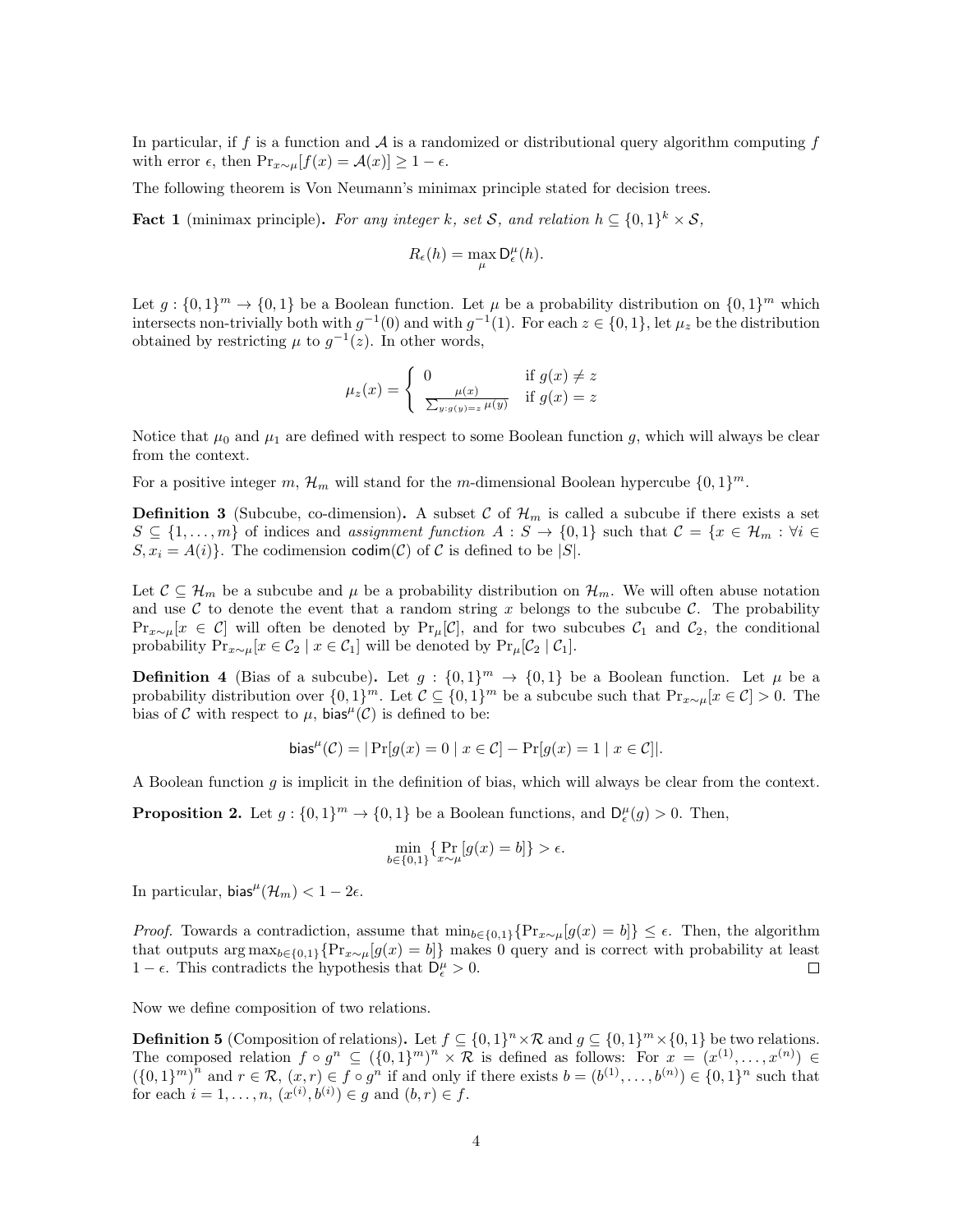We will often view a deterministic query algorithm as a binary decision tree. In each vertex  $v$  of the tree, an input variable is queried. Depending on the outcome of the query, the computation goes to a child of v. The child of v corresponding to outcome b to the query made is denoted by  $v_b$ . It is well known that the set of inputs that lead the computation of a decision tree to a certain vertex form a subcube. We will denote the subcube corresponding to a vertex v by  $\mathcal{C}_v$ .

We next prove two claims about bias, probability and codimension of subcubes that will be useful. Claim [3](#page-4-0) states that for a function with large distributional query complexity, the bias of most shallow leaves of any deterministic query procedure is small.

<span id="page-4-0"></span>**Claim 3.** Let  $g: \{0,1\}^m \to \{0,1\}$  be a Boolean function. Let  $\epsilon \in [1/4, 1/2)$  and let  $\delta = 1/2 - \epsilon$ . Let  $\mu$  be a probability distribution on  $\{0,1\}^m$ , and  $D_{\epsilon}^{\mu}(g) = c > 0$ . Let  $\beta$  be any deterministic query algorithm for m bit strings. For each  $y \in \{0,1\}^m$ , let  $\ell_y$  be the unique leaf of  $\beta$  that contains y. Then,

- (a)  $\Pr_{y \sim \mu}[\text{codim}(\ell_y) < c \text{ and } \text{bias}^{\mu}(\ell_y) \geq 2\delta^{1/2}] < \delta^{1/2}.$
- (b) For each  $b \in \{0,1\}$ ,  $Pr_{y \sim \mu_b}[\text{codim}(\ell_y) < c \text{ and } \text{bias}^{\mu}(\ell_y) \geq 2\delta^{1/2}] < 4\delta^{1/2}$ .

In the above claim  $\beta$  could just be a deterministic procedure that makes queries and eventually terminates; whether or not it makes any output upon termination is not of any consequence here.

*Proof.* We first show that part (a) implies part (b). To this end, assume part (a) and fix a  $b \in \{0, 1\}$ . Let  $a(y)$  be the indicator variable for the event  $\text{codim}(\ell_y) < c$  and  $\text{bias}^{\mu}(\ell_y) \geq 2\delta^{1/2}$ . Thus, part (a) states that  $\Pr_{y \sim \mu}[a(y) = 1] < \delta^{1/2}$ . Now,

$$
\Pr_{y \sim \mu_b}[\text{codim}(\ell_y) < c \text{ and bias}^{\mu}(\ell_y) \ge 2\delta^{1/2}]
$$
\n
$$
= \sum_{y: a(y)=1} \mu_b(y)
$$
\n
$$
= \frac{1}{\sum_{y: f(y)=b} \mu(y)} \sum_{y: a(y)=1} \mu(y) \text{ (From the definition of } \mu_b)
$$
\n
$$
\le \frac{1}{\epsilon} \Pr_{y \sim \mu}[a(y) = 1] \text{ (From Proposition 2)}
$$
\n
$$
< 4\delta^{1/2}. \text{ (By the hypothesis } \epsilon \ge 1/4 \text{ and part (a))}
$$

We now prove part (a). Towards a contradiction assume that

$$
\Pr_{y \sim \mu}[\text{codim}(\ell_y) < c \text{ and bias}^{\mu}(\ell_y) \ge 2\delta^{1/2}] \ge \delta^{1/2}.
$$

Now consider the following decision tree algorithm  $A$  on  $m$  bit strings:

Begin simulating  $\beta$ . Let  $\beta$  be the subcube associated with the current node of  $\beta$  in the simulation. Simulate  $\beta$  unless one of the following happens.

- $B$  terminates.
- The number of queries made is  $c 1$ .
- bias<sup> $\mu$ </sup>(C)  $\geq 2\delta^{1/2}$ .

Upon termination, If bias<sup> $\mu$ </sup>(C)  $\geq 2\delta^{1/2}$ , output arg max<sub>b∈{0,1}</sub> Pr<sub>y∼ $\mu$ </sub>[g(y) = b | y ∈ C]. Else output a uniformly random bit.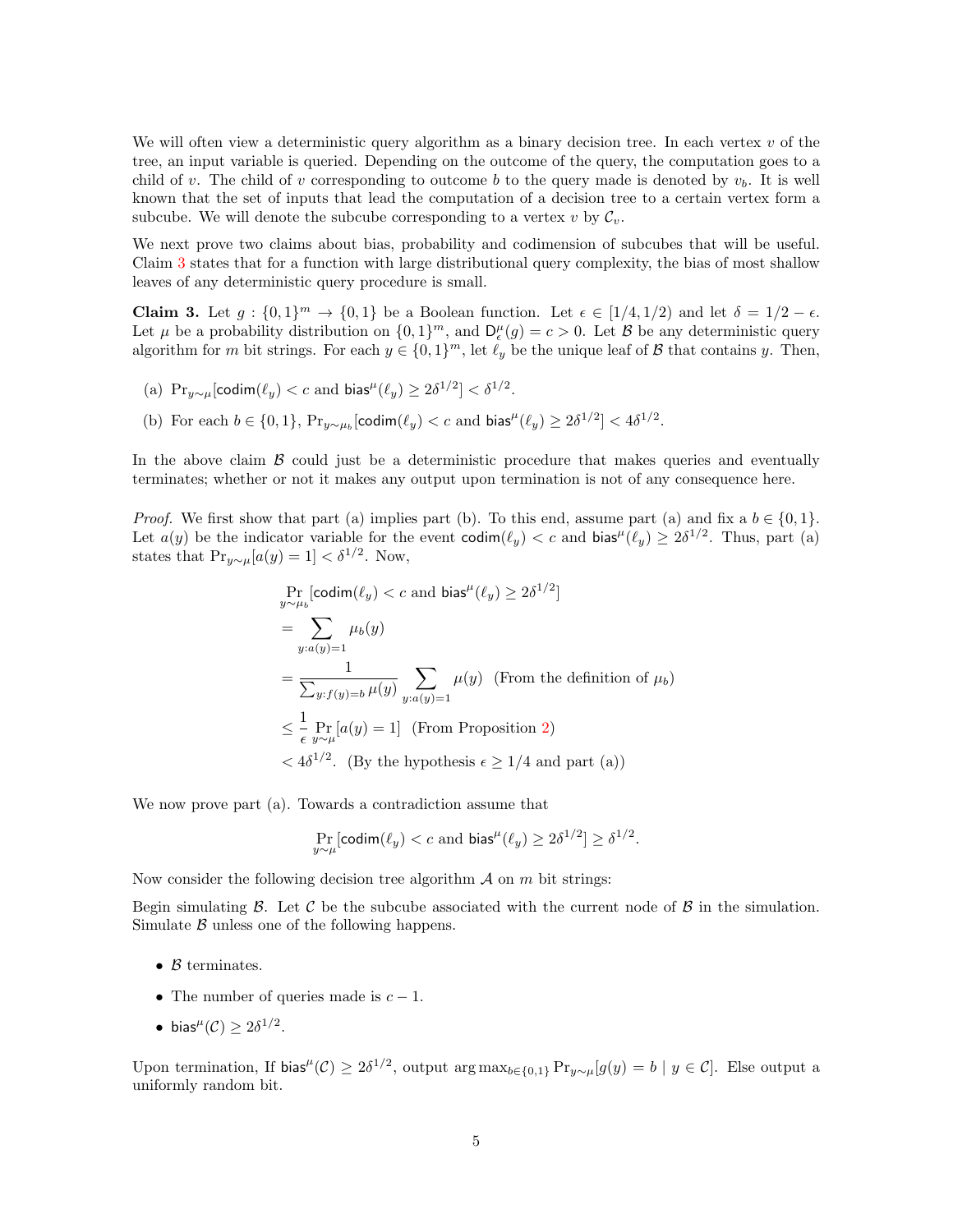It immediately follows that the worst case query complexity of  $A$  is at most  $c - 1$ . Now, we will prove that  $Pr_{y\sim\mu}[\mathcal{A}(y) = g(y)] \geq 1 - \epsilon$ . This will contradict the hypothesis that  $D_{\epsilon}^{\mu}(g) = c$ . Let  $\mathcal{L}$  be the node of B at which the computation of A ends. Let  $\Pr_{y \sim \mu}[\text{bias}^{\mu}(\mathcal{L}) \ge 2\delta^{1/2}] = p$ . By our assumption,  $p \geq \delta^{1/2}$ .

$$
\Pr_{y \sim \mu}[\mathcal{A}(y) = g(y)]
$$
\n
$$
= \Pr_{y \sim \mu}[\text{bias}^{\mu}(\mathcal{L}) \ge 2\delta^{1/2}] \cdot \Pr_{y \sim \mu}[\mathcal{A}(y) = g(y) | \text{bias}^{\mu}(\mathcal{L}) \ge 2\delta^{1/2}] +
$$
\n
$$
\Pr_{y \sim \mu}[\text{bias}^{\mu}(\mathcal{L}) < 2\delta^{1/2}] \cdot \Pr_{y \sim \mu}[\mathcal{A}(y) = g(y) | \text{bias}^{\mu}(\mathcal{L}) < 2\delta^{1/2}]
$$
\n
$$
\ge p \cdot (1/2 + \delta^{1/2}) + (1 - p) \cdot \frac{1}{2} \quad \text{(from our assumption)}
$$
\n
$$
= 1/2 + p \cdot \delta^{1/2}
$$
\n
$$
\ge 1/2 + \delta \quad \text{(since } p \ge \delta^{1/2}\text{)}
$$
\n
$$
= 1 - \epsilon.
$$

This completes the proof.

The next claim states that if a subcube has low bias with respect to a distribution  $\mu$ , then the distributions  $\mu_0$  and  $\mu_1$  ascribe almost the same probability to it.

<span id="page-5-0"></span>**Claim 4.** Let  $g: \{0,1\}^m \to \{0,1\}$  be a Boolean function and  $\delta \in (0,\frac{1}{2}]$ . Let  $\mu$  be a distribution on  $\{0,1\}^m$ . Let C be a subcube such that  $Pr_{\mu}[\mathcal{C}] > 0$  and bias<sup> $\mu(\mathcal{C}) \leq \delta$ . Also assume that bias<sup> $\mu(\mathcal{H}_m) \leq \delta$ .</sup></sup> Then for any  $z \in \{0,1\}$  we have,

- (a)  $\Pr_{\mu}[\mathcal{C}] \leq (1+4\delta) \cdot \Pr_{\mu_z}[\mathcal{C}],$
- (b)  $\Pr_{\mu}[\mathcal{C}] \ge (1 4\delta) \cdot \Pr_{\mu_z}[\mathcal{C}].$

Proof. We prove part (a) of the claim. The proof of part (b) is similar.

By the definition of bias and the hypothesis, for each  $z \in \{0, 1\}$ ,

$$
\sum_{x:g(x)=z} \mu(x) \le \left(\frac{1}{2} + \frac{\delta}{2}\right) \cdot \sum_{x} \mu(x),\tag{1}
$$

$$
\sum_{x \in \mathcal{C}: g(x) = z} \mu(x) \ge \left(\frac{1}{2} - \frac{\delta}{2}\right) \cdot \sum_{x \in \mathcal{C}} \mu(x) > 0.
$$
 (2)

Now,

$$
\Pr[\mathcal{C}] = \sum_{x \in \mathcal{C}} \mu_z(x)
$$
\n
$$
= \frac{\sum_{x \in \mathcal{C}: g(x) = z} \mu(x)}{\sum_{x:g(x) = z} \mu(x)}
$$
\n
$$
\geq \frac{(1/2 - \delta/2) \cdot \sum_{x \in \mathcal{C}} \mu(x)}{1/2 + \delta/2} \quad \text{(From Equations 1 and 2)}
$$
\n
$$
= \frac{1/2 - \delta/2}{1/2 + \delta/2} \cdot \Pr[\mathcal{C}]
$$

Thus,

$$
\Pr_{\mu}[\mathcal{C}] \le \frac{1/2 + \delta/2}{1/2 - \delta/2} \cdot \Pr_{\mu_z}[\mathcal{C}] \le (1 + 4\delta) \cdot \Pr_{\mu_z}[\mathcal{C}]. \quad \text{(since } \delta \le \frac{1}{2}\text{)}
$$

<span id="page-5-2"></span><span id="page-5-1"></span> $\Box$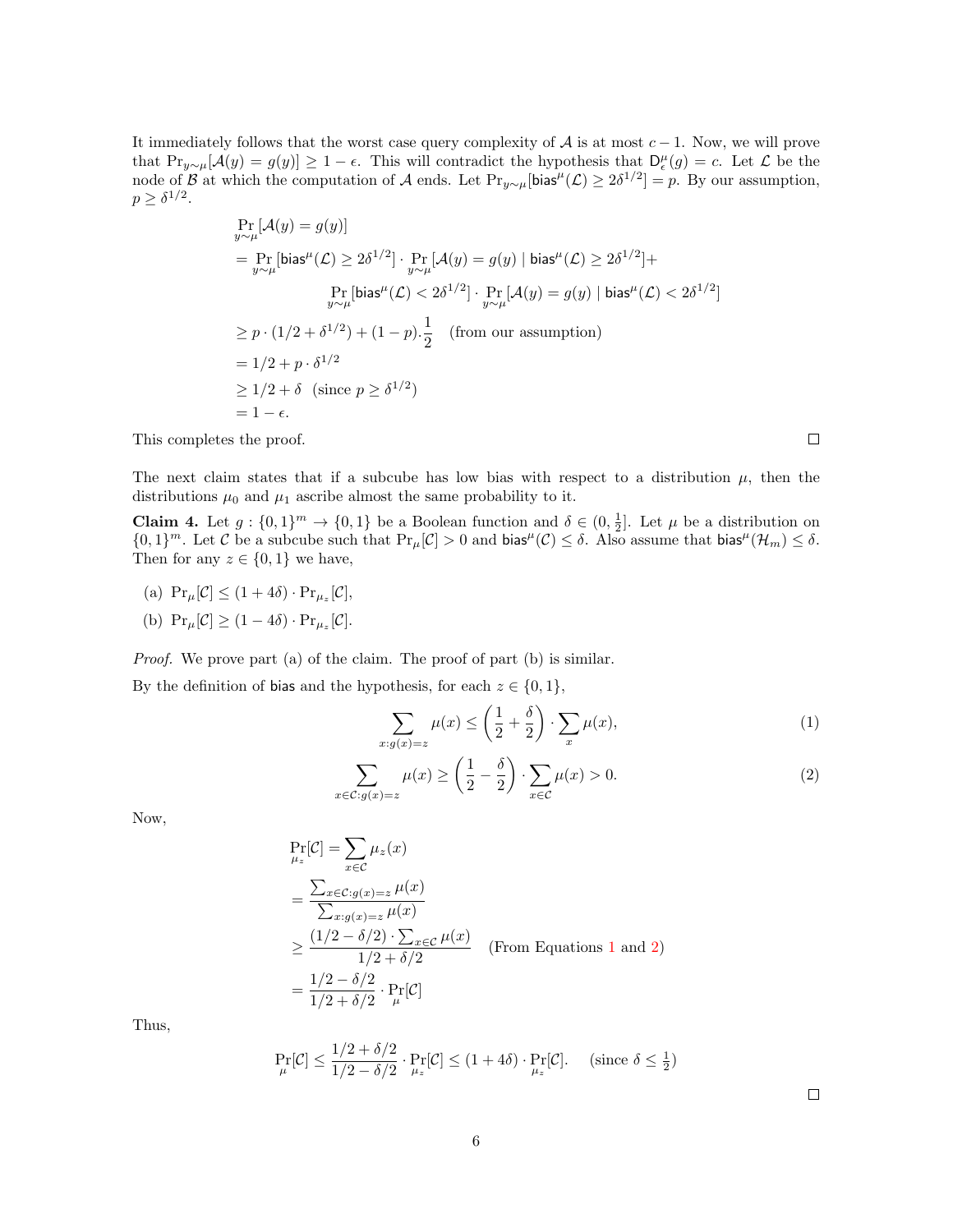## 3 Composition Theorem

In this section we prove our main theorem. We restate it below.

**Theorem 1** (Main Theorem). For any relation  $f \subseteq \{0,1\}^n \times \mathcal{R}$  and Boolean function  $g: \{0,1\}^m \to$  $\{0,1\},\$ 

$$
R_{1/3}(f \circ g^n) = \Omega(R_{4/9}(f) \cdot R_{1/2 - 1/n^4}(g)).
$$

Proof. We begin by recalling the notations defined in Section [1.1](#page-1-1) that we will use in this proof.

Let  $\delta = \frac{1}{n^4}$  and  $\epsilon = 1/2 - \delta$ . Let  $\mu$  be the distribution over the domain  $\{0, 1\}^m$  of g for which  $\mathsf{R}_{\epsilon}(g)$  is achieved, i.e.,  $\mathsf{R}_{\epsilon}(g) = \mathsf{D}_{\epsilon}^{\mu}(g)$ . (see Fact [1\)](#page-3-0)

We show that for every probability distribution  $\lambda$  over the domain  $\{0,1\}^n$  of f, there exists a deterministic query algorithm A with worst case query complexity at most  $R_{1/3}(f \circ g)/R_{\epsilon}(g)$ , such that  $Pr_{z \sim \lambda}[(z, \mathcal{A}(z)) \in f] \ge 5/9$ . By the minimax principle (Fact [1\)](#page-3-0) this will prove Theorem [1.](#page-1-0)

We define a probability distribution  $\gamma$  over  $({0,1})^m$ . We first define a family of distributions  ${\gamma^z}$ :  $z \in \{0,1\}^n$  over  $(\{0,1\}^m)^n$ . For a fixed  $z \in \{0,1\}^n$ , we define  $\gamma^z$  by giving a sampling procedure:

- 1. For each  $i = 1, ..., n$ , sample  $x^{(i)} = (x_1^{(i)}, ..., x_m^{(i)})$  from  $\{0, 1\}^m$  independently according to  $\mu_{z_i}$ .
- 2. Return  $x = (x^{(1)}, \ldots, x^{(n)})$ .

Thus for  $z = (z_1, \ldots, z_n) \in \{0, 1\}^n$  and  $x = (x^{(1)}, \ldots, x^{(n)}) \in (\{0, 1\}^m)^n$ ,  $\gamma^z(x) = \prod_{i=1}^n \mu_{z_i}(x^{(i)})$ . Note that  $\gamma^z$  is supported only on strings x for each  $r \in \mathcal{R}$ ,  $(x, r) \in f \circ g^n$  if and only if  $(z, r) \in f$ .

Now, we define the distribution  $\gamma$  by giving a sampling procedure:

- 1. Sample a  $z = (z_1, \ldots, z_n)$  from  $\{0, 1\}^n$  according to  $\lambda$ .
- 2. Sample an  $x = (x^{(1)}, \ldots, x^{(n)})$  from  $({0,1}^m)^n$  according to  $\gamma^z$ .

By the minmax principle (Fact [1\)](#page-3-0), there is a deterministic query algorithm  $\beta$  of worst case complexity at most  $\mathsf{R}_{1/3}(f \circ g)$  such that  $\Pr_{x \sim \gamma}[(x, \mathcal{B}(x)) \in f \circ g] \geq 2/3$ . We will use  $\mathcal B$  to construct a randomized query algorithm  $A'$  for f with the desired properties. A deterministic query algorithm  $A$  for f with required performance guarantees can then be obtained by appropriately fixing the randomness of  $\beta$ . Algorithm [1](#page-6-0) formally defines the algorithm  $A'$  that we construct.

<span id="page-6-0"></span>From the definition of bias one can verify that the events in steps [5](#page-7-0) and [10](#page-7-1) in Algorithm [1](#page-6-0) that are being conditioned on, have non-zero probabilities under the respective distributions; hence, the probabilistic processes are well-defined.

From the description of  $\mathcal{A}'$  it is immediate that  $z_i$  is queried only if the underlying simulation of B queries at least  $R_{\epsilon}(g)$  locations in  $x^{(i)}$ . Thus the worst-case query complexity of  $\mathcal{A}'$  is at most  $R_{1/3}(f \circ g^n)/R_{\epsilon}(g).$ 

We are left with the task of bounding the error of  $A'$ . Let  $\mathcal L$  be the set of leaves of the decision tree B. Each leaf  $\ell \in \mathcal{L}$  is labelled with a bit  $b_{\ell} \in \{0, 1\}$ ; whenever the computation reaches  $\ell$ , the bit  $b_{\ell}$  is output.

For a vertex v, let the corresponding subcube  $\mathcal{C}_v$  be  $\times_{i=1}^n \mathcal{C}_v^{(i)}$ , where  $\mathcal{C}_v^{(i)}$  is a subsube of the domain of the *i*-th copy of g (corresponding to the input  $x^{(i)}$ ).

For each leaf  $\ell \in \mathcal{L}$  and  $i = 1, \ldots, n$ , define snip<sup>(i)</sup>( $\ell$ ) to be 1 if there is a node t in the unique path from the root of B to  $\ell$  such that codim $(\mathcal{C}_t^{(i)}) < D_{\epsilon}^{\mu}$  and bias<sup> $\mu$ </sup> $(\mathcal{C}_t^{(i)}) \geq \frac{2}{n^2}$ . Define snip<sup>(i)</sup> $(\ell) = 0$  otherwise. Define  $\mathsf{snip}(\ell) = \vee_{i=1}^{n} \mathsf{snip}^{(i)}(\ell)$ .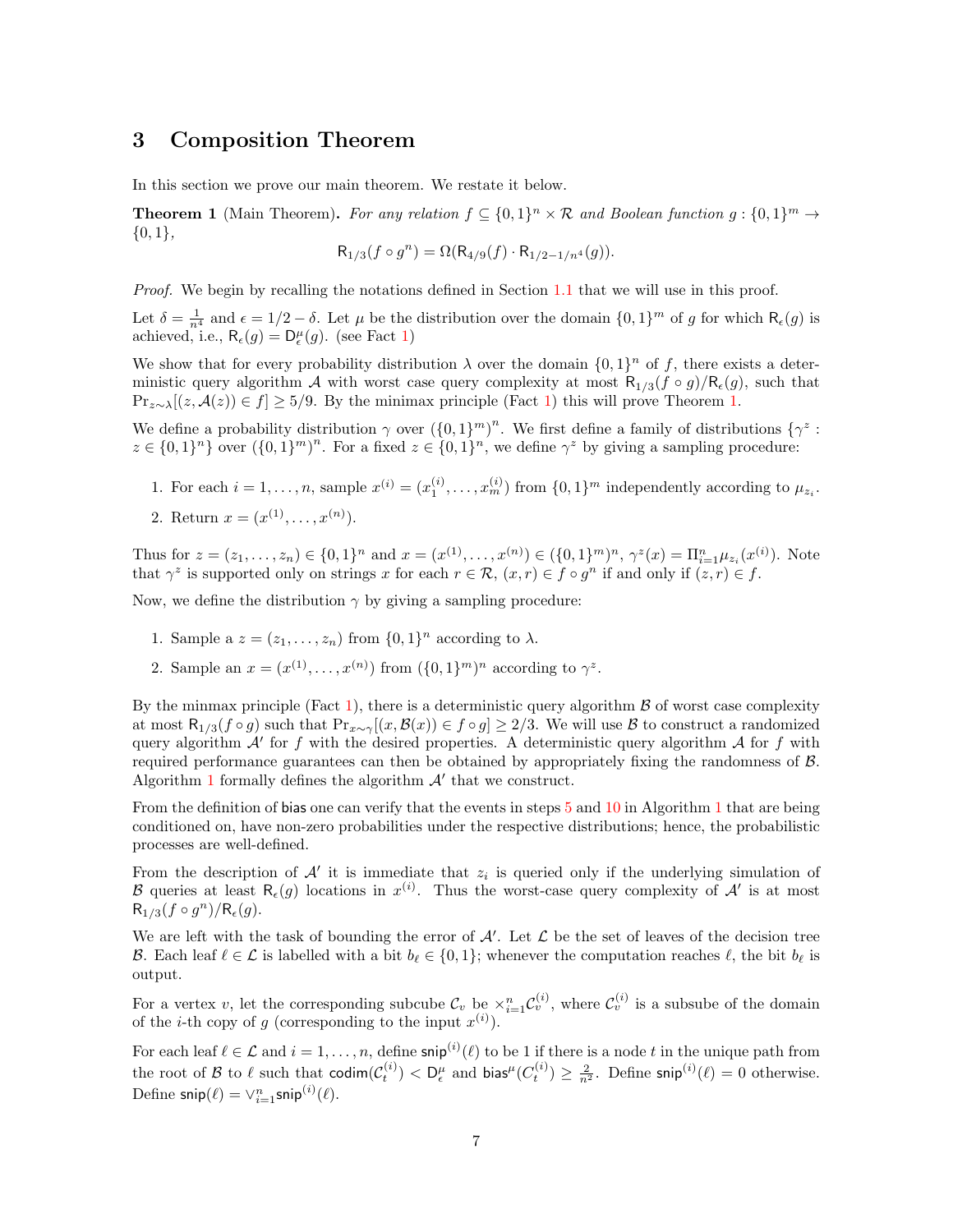Algorithm 1: Randomized query algorithm  $A'$  for  $f$ 

<span id="page-7-0"></span>**Input:**  $z \in \{0, 1\}^n$ 1 Initialize  $v \leftarrow \text{root of the decision tree } \mathcal{B}, Q \leftarrow \emptyset$ 2 while v is not a leaf do **3** Let a bit in  $x^{(i)}$  be queried at v 4 if  $i \notin Q$  then  $(v^{(i)}) < D_\epsilon^\mu(g)$  if this is satisfied \*/ 5 Set  $v \leftarrow v_b$  with probability  $Pr_{\mu}[\mathcal{C}_{v_b} | \mathcal{C}_v]$ <sup>6</sup> if codim(C (i) <sup>v</sup> ) = D<sup>µ</sup> (g) then  $\mathbf{z}$  | Query  $z_i$ 8  $\vert$  Set  $Q = Q \cup \{i\}$ 9 else 10  $\Big| \Big|$  Set  $v \leftarrow v_b$  with probability  $Pr_{\mu_{z_i}}[\mathcal{C}_{v_b} | \mathcal{C}_v]$ 11 Output label of  $v$ .

<span id="page-7-1"></span>For each  $\ell \in \mathcal{L}$ , define  $p_{\ell}^z$  to be the probability that for an input drawn from  $\gamma^z$ , the computation of  $\beta$  terminates at leaf  $\ell$ . We have,

$$
\Pr_{x \sim \gamma^z} [(x, \mathcal{B}(x)) \in f \circ g^n] = \Pr_{x \sim \gamma^z} [(z, \mathcal{B}(x)) \in f] = \sum_{\ell \in \mathcal{L}: (z, b_\ell) \in f} p_\ell^z.
$$
 (3)

From our assumption about  $\beta$  we also have that,

<span id="page-7-4"></span>
$$
\Pr_{x \sim \gamma}[(x, \mathcal{B}(x)) \in f \circ g^n] = \mathop{\mathbb{E}}_{z \sim \lambda} \Pr_{x \sim \gamma^z}[(x, \mathcal{B}(x)) \in f \circ g^n] \ge \frac{2}{3}.
$$
\n(4)

Now, consider a run of  $\mathcal{A}'$  on z. For each  $\ell \in \mathcal{L}$  of  $\mathcal{B}$ , define  $q_{\ell}^z$  to be the probability that the computation of  $A'$  on z terminates at leaf  $\ell$  of  $B$ . Note that the probability is over the internal randomness of  $A'$ .

To finish the proof, we need the following two claims. The first one states that the leaves  $\ell \in \mathcal{L}$  are sampled with similar probabilities by  $\beta$  and  $\mathcal{A}'$ .

<span id="page-7-2"></span>**Claim 5.** For each  $\ell \in \mathcal{L}$  such that  $\textsf{snip}(\ell) = 0$ , and for each  $z \in \{0, 1\}^n$ ,  $\frac{8}{9} \cdot p_{\ell}^z \le q_{\ell}^z \le \frac{10}{9} \cdot p_{\ell}^z$ .

The next Claim states that for each z, the probability according to  $\gamma^z$  of the leaves  $\ell$  for which  $\mathsf{snip}(\ell) = 1$  is small.

<span id="page-7-3"></span>Claim 6.

<span id="page-7-5"></span>
$$
\forall z \in \{0,1\}^n, \sum_{\ell \in \mathcal{L}, \mathsf{snip}(\ell)=1} p_{\ell}^z \le \frac{4}{n}.
$$

We first finish the proof of Theorem [1](#page-1-0) assuming Claim [5](#page-7-2) and [6,](#page-7-3) and then prove the claims. For a fixed input  $z \in \{0,1\}^n$ , the probability that  $\mathcal{A}'$ , when run on z, outputs an r such that  $(z, r) \in f$ , is at least,

$$
\sum_{\substack{\ell \in \mathcal{L} \\ (z, b_{\ell}) \in f, \text{snip}(\ell) = 0}} q_{\ell}^{z} \ge \sum_{\substack{\ell \in \mathcal{L} \\ (z, b_{\ell}) \in f, \text{snip}(\ell) = 0}} \frac{8}{9} \cdot p_{\ell}^{z} \quad \text{(By Claim 5)}
$$
\n
$$
= \frac{8}{9} \left( \sum_{\substack{\ell \in \mathcal{L} \\ (z, b_{\ell}) \in f}} p_{\ell}^{z} - \sum_{\substack{\ell \in \mathcal{L} \\ (z, b_{\ell}) \in f, \text{snip}(\ell) = 1}} p_{\ell}^{z} \right)
$$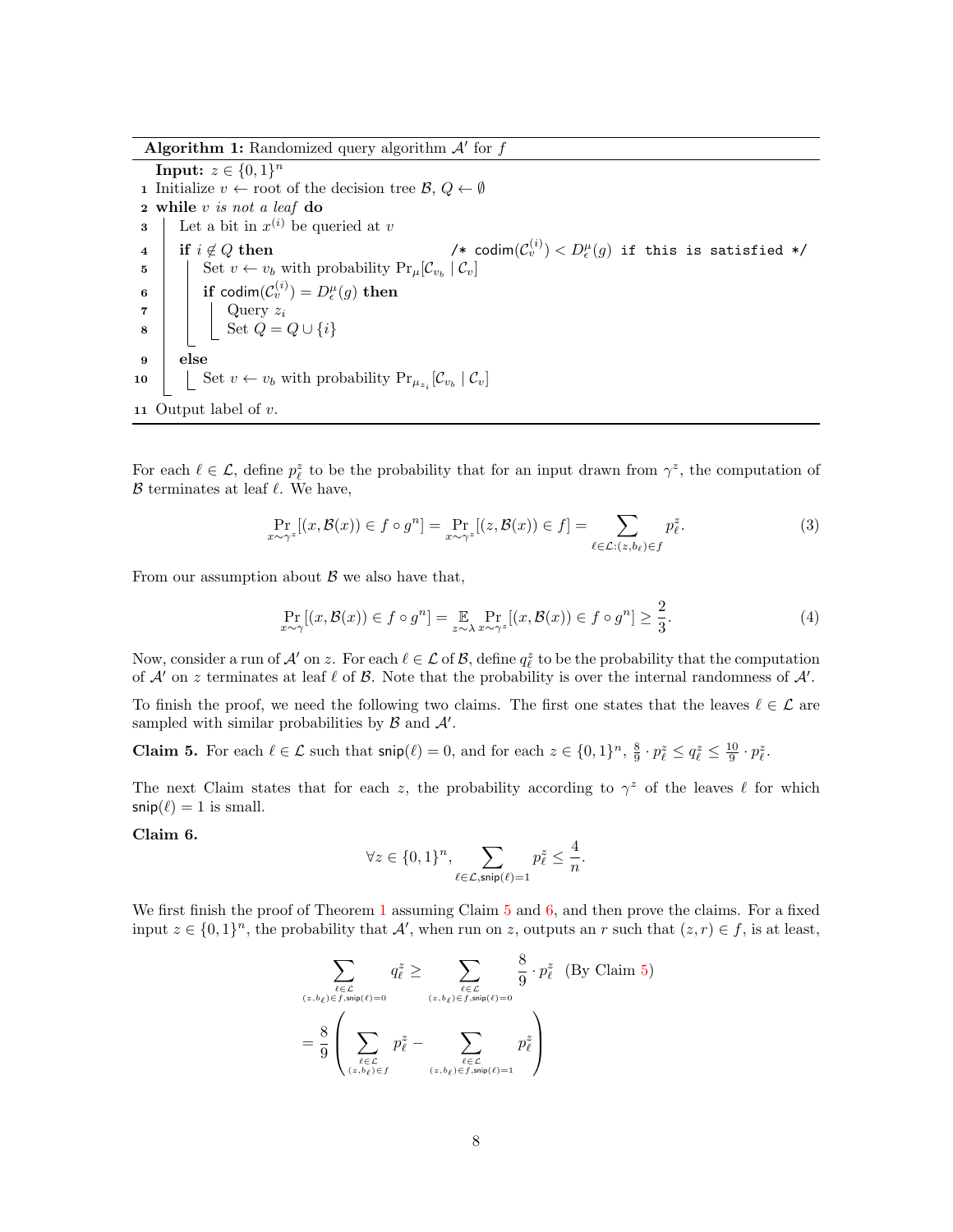<span id="page-8-0"></span>
$$
\geq \frac{8}{9} \left( \sum_{\substack{\ell \in \mathcal{L} \\ (z, b_{\ell}) \in f}} p_{\ell}^{z} - \frac{4}{n} \right). \quad \text{(By Claim 6)}\tag{5}
$$

Thus, the success probability of  $A'$  is at least

$$
\mathbb{E}\n\sum_{\substack{\ell \in \mathcal{L} \\ (z, b_{\ell}) \in f, \text{snip}(\ell) = 0}} q_{\ell}^{z} \geq \frac{8}{9} \cdot \left( \mathbb{E}\n\sum_{\substack{\ell \in \mathcal{L} \\ (z, b_{\ell}) \in f}} p_{\ell}^{z} - \frac{4}{n} \right) \quad \text{(By Equation (5))}
$$
\n
$$
\geq \frac{8}{9} \cdot \left( \frac{2}{3} - \frac{4}{n} \right) \quad \text{(By Equations (3) and (4))}
$$
\n
$$
\geq \frac{5}{9}. \quad \text{(For large enough } n)
$$

We now give the proofs of Claims  $5$  and  $6$ .

Proof of Claim [5.](#page-7-2) We will prove the first inequality. The proof of the second inequality is similar.

Fix a  $z \in \{0,1\}^n$  and a leaf  $\ell \in \mathcal{L}$ . For each  $i = 1, \ldots, n$ , assume that  $\text{codim}(\mathcal{C}_{\ell}^{(i)})$  $\binom{i}{\ell} = d^{(i)}$ , and in the path from the root of B to  $\ell$  the variables  $x_1^{(i)}, \ldots, x_{d^{(i)}}^{(i)}$  are set to bits  $b_1, \ldots, b_{d^{(i)}}$  in this order. The computation of  $\mathcal{A}'$  terminates at leaf  $\ell$  if the values of the different bits  $x_j^{(i)}$  sampled by  $\mathcal{A}'$  agree with the leaf  $\ell$ . The probability of that happening is given by

$$
q_{\ell}^{z} = \prod_{i=1}^{n} \Pr_{\mathcal{A}'}[x_{1}^{(i)} = b_{1}, \dots, x_{d^{(i)}}^{(i)} = b_{d^{(i)}} | z]
$$
(6)  

$$
= \prod_{i=1}^{n} \Pr_{x \sim \mu}[x_{1}^{(i)} = b_{1}, \dots, x_{D_{\ell}^{\mu}-1}^{(i)} = b_{D_{\ell}^{\mu}-1}].
$$
  

$$
\Pr_{x \sim \mu_{z_{i}}} [x_{D_{\ell}^{\mu}}^{(i)} = b_{D_{\ell}^{\mu}}, \dots, x_{d^{(i)}}^{(i)} = b_{d^{(i)}} | x_{1}^{(i)} = b_{1}, \dots, x_{D_{\ell}^{\mu}-1}^{(i)} = b_{D_{\ell}^{\mu}-1}].
$$
(7)

The second equality above follows from the observation that in Algorithm [1,](#page-6-0) the first  $D_{\epsilon}^{\mu} - 1$  bits of  $x^{(i)}$ are sampled from their marginal distributions with respect to  $\mu$ , and the subsequent bits are sampled from their marginal distributions with respect to  $\mu_{z_i}$ .

In equation [\(7\)](#page-8-1),  $Pr_{x \sim \mu_{z_i}}[x_{D_{\epsilon}}^{(i)}]$  $\hat{D}^{(i)}_{\epsilon} \, = \, b_{D_{\epsilon}^{\mu}}, \ldots, x_{d^{(i)}}^{(i)} \, = \, b_{d^{(i)}} \, \mid \, x_{1}^{(i)} \, = \, b_{1}, \ldots, x_{D_{\epsilon}^{\mu}}^{(i)}$  $b_{\mathsf{D}_{\epsilon}^{\mu}-1}^{(i)} = b_{\mathsf{D}_{\epsilon}^{\mu}-1}$  is interpreted as 1 if  $d^{(i)} < D_{\epsilon}^{\mu}$ . Continuing from Equation [\(7\)](#page-8-1), by Claim [4\(](#page-5-0)b) (notice that since  $D_{\epsilon}^{\mu}(g) > 0$ , by Proposition [2](#page-3-1) the bias of  $\mathcal{H}_m$  is at most  $2/n^4$ ) and the assumption that  $\mathsf{snip}(\ell) = 0$  we have,

$$
q_{\ell}^{z} \geq \prod_{i=1}^{n} (1 - 8/n^{4}) \Pr_{x \sim \mu_{z_{i}}} [x_{1}^{(i)} = b_{1}, \dots, x_{D_{\ell}^{\mu}-1}^{(i)} = b_{D_{\epsilon}^{\mu}-1}].
$$
  
\n
$$
\Pr_{x \sim \mu_{z_{i}}} [x_{D_{\epsilon}^{\mu}}^{(i)} = b_{D_{\epsilon}^{\mu}}, \dots, x_{d^{(i)}}^{(i)} = b_{d^{(i)}} | x_{1}^{(i)} = b_{1}, \dots, x_{D_{\ell}^{\mu}-1}^{(i)} = b_{D_{\epsilon}^{\mu}-1}]
$$
  
\n
$$
= (1 - 8/n^{4})^{n} \prod_{i=1}^{n} \Pr_{x \sim \mu_{z_{i}}} [x_{1}^{(i)} = b_{1}, \dots, x_{d^{(i)}}^{(i)} = b_{d^{(i)}}]
$$
  
\n
$$
\geq \frac{8}{9} \cdot p_{\ell}^{z}.
$$
 (For large enough n)

Proof of Claim [6.](#page-7-3) Fix a  $z \in \{0,1\}^n$ . We shall prove that for each  $i$ ,  $\sum_{\ell \in \mathcal{L}, \mathsf{snip}^{(i)}(\ell)=1} p_{\ell}^z \leq \frac{1}{n^2}$ . That will prove the claim, since  $\sum_{\ell \in \mathcal{L}, \mathsf{snip}(\ell)=1} p_{\ell}^z \leq \sum_{i=1}^n \sum_{\ell \in \mathcal{L}, \mathsf{snip}^{(i)}(\ell)=1} p_{\ell}^z$ .

<span id="page-8-1"></span> $\Box$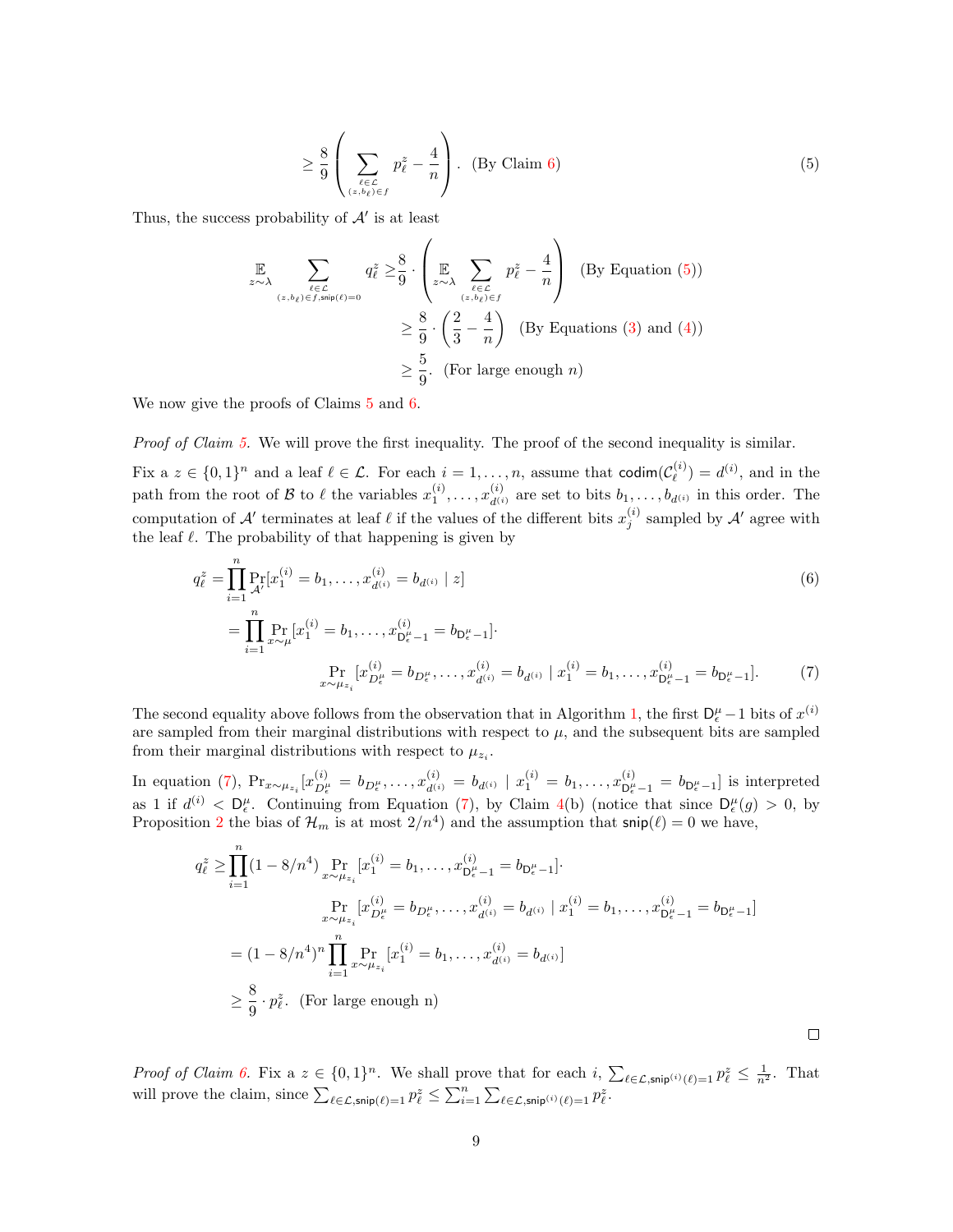To this end, fix an  $i \in \{1, ..., n\}$ . For a random x drawn from  $\gamma^z$ , let p be the probability that in strictly less than  $D_{\epsilon}^{\mu}$  queries the computation of B reaches a node t such that  $\text{bias}(\mathcal{C}_{t}^{(i)})$  is at least  $\frac{2}{n^2}$ . Note that this probability is over the choice of the different  $x^{(i)}$ 's. We shall show that  $p \leq \frac{1}{n^2}$ . This is equivalent to showing that  $\sum_{\ell \in \mathcal{L}, \mathsf{snip}^{(i)}(\ell)=1} p_{\ell}^z \leq \frac{1}{n^2}$ .

Note that each  $x^{(j)}$  is independently distributed according to  $\mu_{z_j}$ . By averaging, there is a choice of  $x^{(j)}$  for each  $j \neq i$  such that for a random  $x^{(i)}$  chosen according to  $\mu_{z_i}$ , a node t as above is reached within at most  $D_{\epsilon}^{\mu}$  – 1 steps with probability at least p. Claim [6](#page-7-3) follows from Claim [3\(](#page-4-0)b) with  $\epsilon = \frac{1}{2} - \frac{1}{n^4}$ (note that  $\epsilon \geq \frac{1}{4}$  for large enough *n*).

This completes the proof of Theorem [1.](#page-1-0)

#### $\Box$

#### 3.1 Hardness Amplification Using XOR Lemma

Theorem [1](#page-1-0) is useful only when the function q is hard against randomized query algorithms even for error  $1/2 - 1/n<sup>4</sup>$ . In this section we show a procedure that, given any g that is hard against randomized query algorithms with error  $1/3$ , obtains another function on a slightly larger domain that is hard against randomized query algorithms with error  $1/2 - 1/n^4$ .

Let  $g: \{0,1\}^m \to \{0,1\}$  be a function. Let  $g_t^{\oplus}: (\{0,1\}^m)^t \to \{0,1\}$  is defined as follows. For  $x = (x^{(1)}, \ldots, x^{(t)}) \in (\{0, 1\}^m)^t,$ 

$$
g_t^{\oplus}(x) = \oplus_{i=1}^t g(x^{(i)}).
$$

The following theorem is obtained by specializing Theorem 1 of Andrew Drucker's paper [\[5\]](#page--1-9) to this setting.

<span id="page-9-2"></span>Theorem 7 (Drucker 2011).

$$
\mathsf{R}_{1/2-2^{-\Omega(t)}}(g^\oplus_t) = \Omega(t \cdot \mathsf{R}_{1/3}(g)).
$$

Setting  $t = O(\log n)$  and combining Theorem [7](#page-9-2) with Theorem [1](#page-1-0) we have that,

Theorem 8.

$$
\mathsf{R}_{1/3}\left( f \circ \left( g_{O(\log n)}^{\oplus} \right)^n \right) = \Omega(\log n \cdot \mathsf{R}_{4/9}(f) \cdot \mathsf{R}_{1/3}(g)).
$$

Acknowledgements: This work was partially supported by the National Research Foundation, including under NRF RF Award No. NRF-NRFF2013-13, the Prime Ministers Office, Singapore and the Ministry of Education, Singapore under the Research Centres of Excellence programme and by Grant No. MOE2012-T3-1- 009.

D.G. is partially funded by the grant  $P202/12/G061$  of GA CR and by RVO: 67985840. M. S. is partially funded by the ANR Blanc program under contract ANR-12-BS02-005 (RDAM project).

# References

- <span id="page-9-0"></span>[1] Shalev Ben-David and Robin Kothari. Randomized query complexity of sabotaged and composed functions. In 43rd International Colloquium on Automata, Languages, and Programming, ICALP 2016, July 11-15, 2016, Rome, Italy, pages 60:1–60:14, 2016.
- <span id="page-9-1"></span>[2] Harry Buhrman and Ronald de Wolf. Complexity measures and decision tree complexity: a survey. Theor. Comput. Sci., 288(1):21–43, 2002.